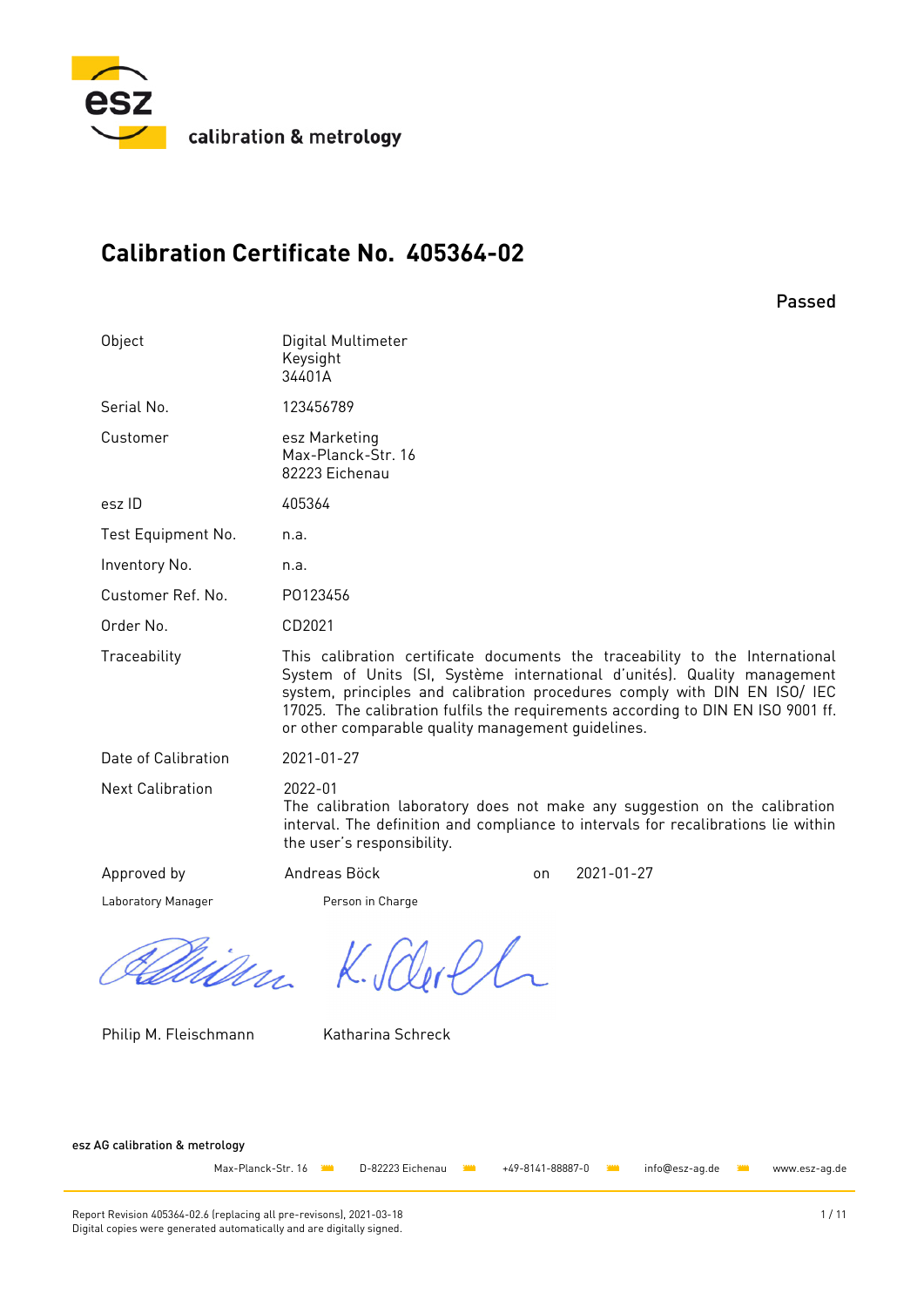# 1. Device Under Test

| Manufacturer:             | Keysight           |
|---------------------------|--------------------|
| Model:                    | 34401A             |
| Model type:               | Digital Multimeter |
| Application(s):           | AC                 |
|                           | DC                 |
| Type:                     | benchtop device    |
| Inspection equipment No.: | n.a.               |
| Inventory No.:            | n.a.               |

All stated measurement and test results relate only to the item mentioned above.

### 2. Calibration Procedure

- Direct measurement procedure using fixed standards or a variable AC/DC–source according to QMH III.1
- Frequency calibration at an external synchronized generator according to esz QMH VIII.1.2

Calibration procedure revision 1.1, approved 2015-09-24 by Wilhelm Sandmeier

Calibration equipment and standards:

| <b>Standards</b> | <b>Manufacturer Model</b>        | <b>Device</b>             | <b>Traceable to</b> | Cal. no.  | Last cal. | Next cal. |
|------------------|----------------------------------|---------------------------|---------------------|-----------|-----------|-----------|
| 004195           | Fluke 5700A                      | Calibrator                | D-K-15019-01-00     | 004195-14 | 2021-01   | 2022-01   |
| 098008           | Precision Test Systems GPS10eR   | <b>Frequency Standard</b> | GPS                 | 098008-20 | 2020-02   | 2021-02   |
| 116398           | esz 4-Wire-Cu Short              | Short                     | D-K-15019-01-00     | 116398-01 | 2016-01   | 2026-01   |
|                  | Auxiliary equipment and devices: |                           |                     |           |           |           |
| Aux. devices     | <b>Manufacturer Model</b>        | <b>Device</b>             | <b>Traceable to</b> | Cal. no.  | Last cal. | Next cal. |
| 063278           | Agilent 33220A                   | <b>Function Generator</b> | D-K-15019-01-00     | 063278-08 | 2020-06   | 2021-06   |

# 3. Ambient Conditions

Temperature (22,6 to 22,9) °C ±1 K Relative Humidity (27 to 29) % ±3 % Barometric Pressure 953 mbar ±5 mbar

# 4. Test Conditions

| Acquisition method:                  | automated                     |  |  |  |  |
|--------------------------------------|-------------------------------|--|--|--|--|
| MetCal procedure:                    | 34401A R1.4 (5700,395/33220A) |  |  |  |  |
| Preset(s) before calibration:        | Electronic zero adjustment    |  |  |  |  |
|                                      | max. accuracy                 |  |  |  |  |
|                                      | self-test                     |  |  |  |  |
| Remote setting(s) in delivery state: | GPIB ADDR: 01                 |  |  |  |  |
| Resolution:                          | 6,5 Digit                     |  |  |  |  |
| Terminal sides:                      | Front panel                   |  |  |  |  |

Appropriate storage time at ambient conditions and warm up time have been observed.

# 5. Place of Calibration

Max-Planck-Straße 16 82223 Eichenau Germany

#### esz AG calibration & metrology

Max-Planck-Str. 16 **Washer Chance 22223** Eichenau **1999 1449-8141-88887-0 info@esz-ag.de** Www.esz-ag.de

Report Revision 405364-02.6 (replacing all pre-revisons), 2021-03-18 2 / 11 Digital copies were generated automatically and are digitally signed.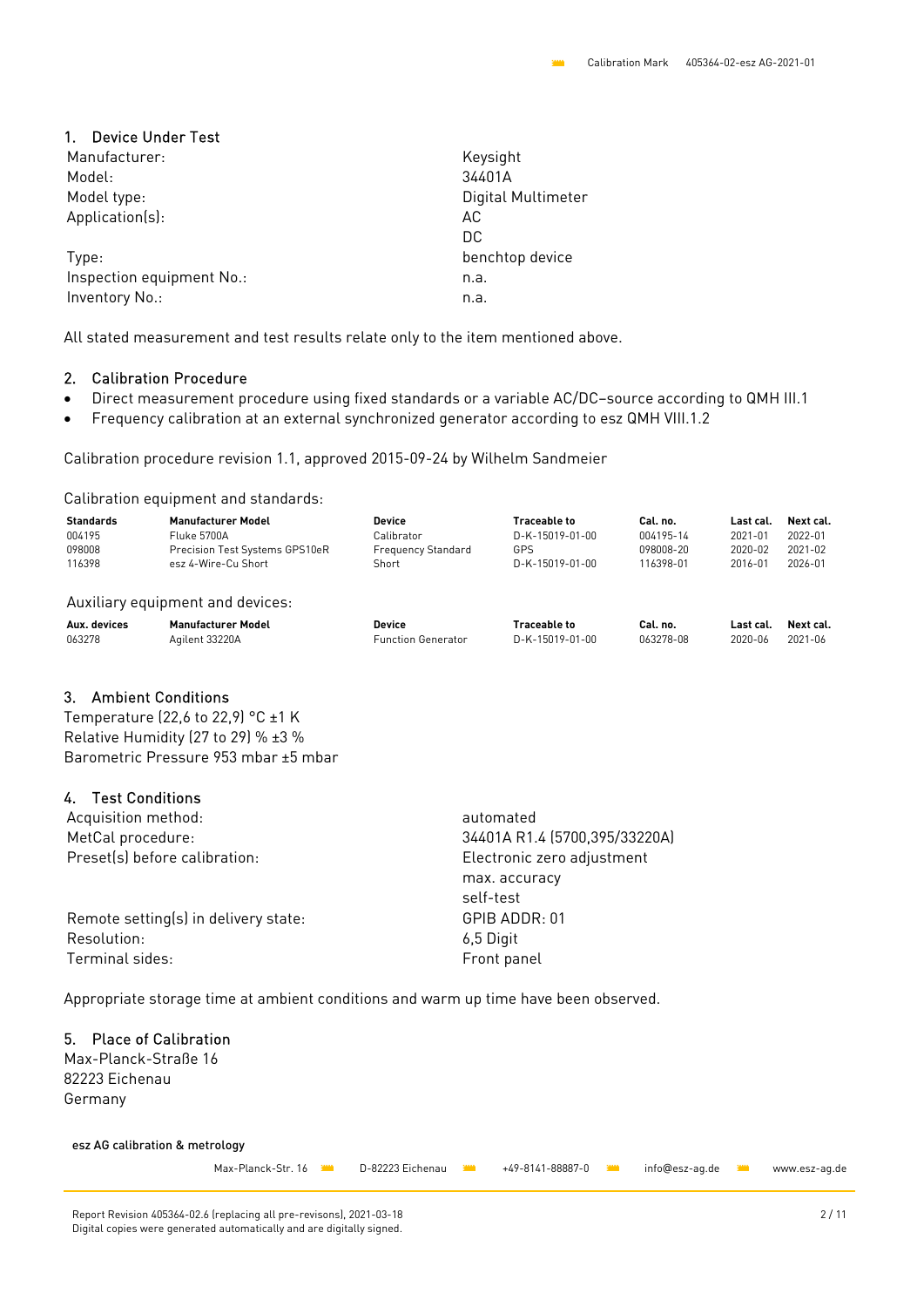# 6. Measurement Uncertainties (MU)

The given measurement uncertainties are calculated in accordance to EA-4/02 M:2013 (GUM) and contain the uncertainties of the calibration method, the calibration equipment and of the DUT during calibration. Any long term instability is not considered. The uncertainty as stated is the expanded uncertainty obtained by multiplying the standard uncertainty by coverage factor k=2. The value of the measurands lies within the assigned range of values with a probability of 95%. Relative uncertainties are based on the nominal test point (calibration of measurement devices), otherwise on the measured value (calibration of sources or standards).

# 7. Method of Occupied Tolerance Calculation

Occupied Tolerance (%TOL) was calculated as a percentage of the specification range.

### 8. Additional Maintenance

 $\Box$  Adjustment  $\Box$  Repair  $\Box$  Function Test  $\Box$  Cleaning

### 9. Summary

All measured values lie within the stated specifications. In agreement with the customer, the specifications were defined based on the manufacturer´s specifications or application requirements. Taking into account measurement uncertainty as well as in tolerance (PASS) or out of tolerance (FAIL) observations based on the stated specifications in column "Specification" follow the decision rule "ILAC evaluation PASS".

Further guidance on definitions, legends and decision rules are available on www.esz-ag.de/definitions.pdf

The specifications were derived from the following source(s): File path(s): K:\Dokumentation Hersteller\Keysight\34401A\34401A\_manual.pdf

### 10. Remarks

none

# 11. Detailed Results:

The definition of test points has been done considering the laboratory's measurement capabilities and technical infrastructure according to the following source(s): File path(s): N:\AA0097-Kalibrierumfang-Multimeter.doc

The comma is used as decimal separator.

esz AG calibration & metrology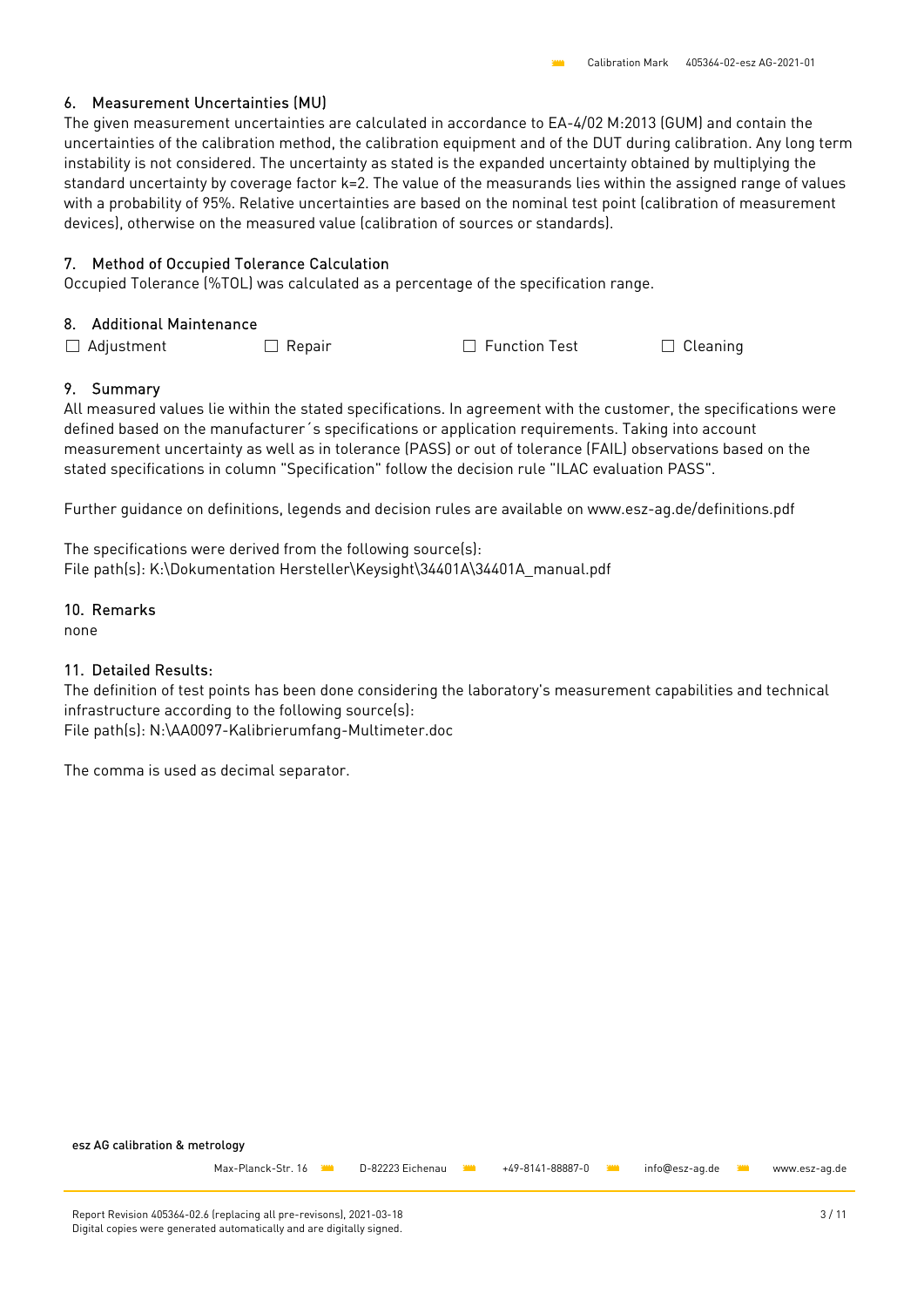### **Function Test**

| Test      | Result |
|-----------|--------|
| Self-Test | PASS   |

# **DC-Current**

### **Zero Offset Tests (Front Inputs)**

| Range           | <b>Nominal value</b> | <b>Measured value</b> | <b>Specification</b> | <b>Deviation</b> | %TOL | <b>MU</b>                 | Rem. | <b>Diagram</b><br>$-0,5$<br>$-1,3 -1,0$<br>0,5<br>$1,0$ 1,3<br>0,0 |
|-----------------|----------------------|-----------------------|----------------------|------------------|------|---------------------------|------|--------------------------------------------------------------------|
| $10 \text{ mA}$ | 0,00000 mA           | 0,00017 mA            | ± 0.02 %FS           | 0,00017 mA       | 9%   | $0.0058 \cdot 10^{-3}$ mA |      |                                                                    |
| 100 mA          | $0.0000 \text{ mA}$  | $-0,0001$ mA          | $± 0,005%$ FS        | $-0.0001$ mA     | 12%  | $0.058 \cdot 10^{-3}$ mA  |      |                                                                    |
| A               | 0,000000 A           | 0,000000 A            | ± 0.01 %FS           |                  | 0%   | $0.58 \cdot 10^{-6}$ A    |      |                                                                    |
| 3 A             | 0,00000A             | 0,00001 A             | ± 0.02 %FS           | 0,00001 A        | 2 %  | $0,0058 \cdot 10^{-3}$ A  |      |                                                                    |

# **DC-Voltage**

# **Zero Offset Tests**

| Range  | <b>Nominal value</b> | <b>Measured value</b> | <b>Specification</b> | <b>Deviation</b> | %TOL  | <b>MU</b>                | Rem. | Diagram<br>$-1,3 -1,0$<br>$-0,5$<br>0,0<br>0,5<br>$1,0$ 1,3 |
|--------|----------------------|-----------------------|----------------------|------------------|-------|--------------------------|------|-------------------------------------------------------------|
| 100 mV | $0,0000$ mV          | $-0,0002$ mV          | ± 35 D               | $-0,0002$ mV     | 6%    | $0,068 \cdot 10^{-3}$ mV |      |                                                             |
|        | 0,000000V            | 0,000000V             | ± 7D                 |                  | $0\%$ | $0,58 \cdot 10^{-6}$ V   |      | -10.                                                        |
| 10 V   | 0,00000V             | 0,00000V              | ± 5D                 |                  | $0\%$ | $0,0058 \cdot 10^{-3}$ V |      | ⊹Н                                                          |
| 100 V  | 0,0000V              | 0,0000V               | ± 6 D                |                  | $0\%$ | $0.058 \cdot 10^{-3}$ V  |      | ⊹Ю                                                          |
| 1000 V | 0,000V               | 0,000V                | ± 10 D               |                  | 0%    | $0,58 \cdot 10^{-3}$ V   |      |                                                             |

esz AG calibration & metrology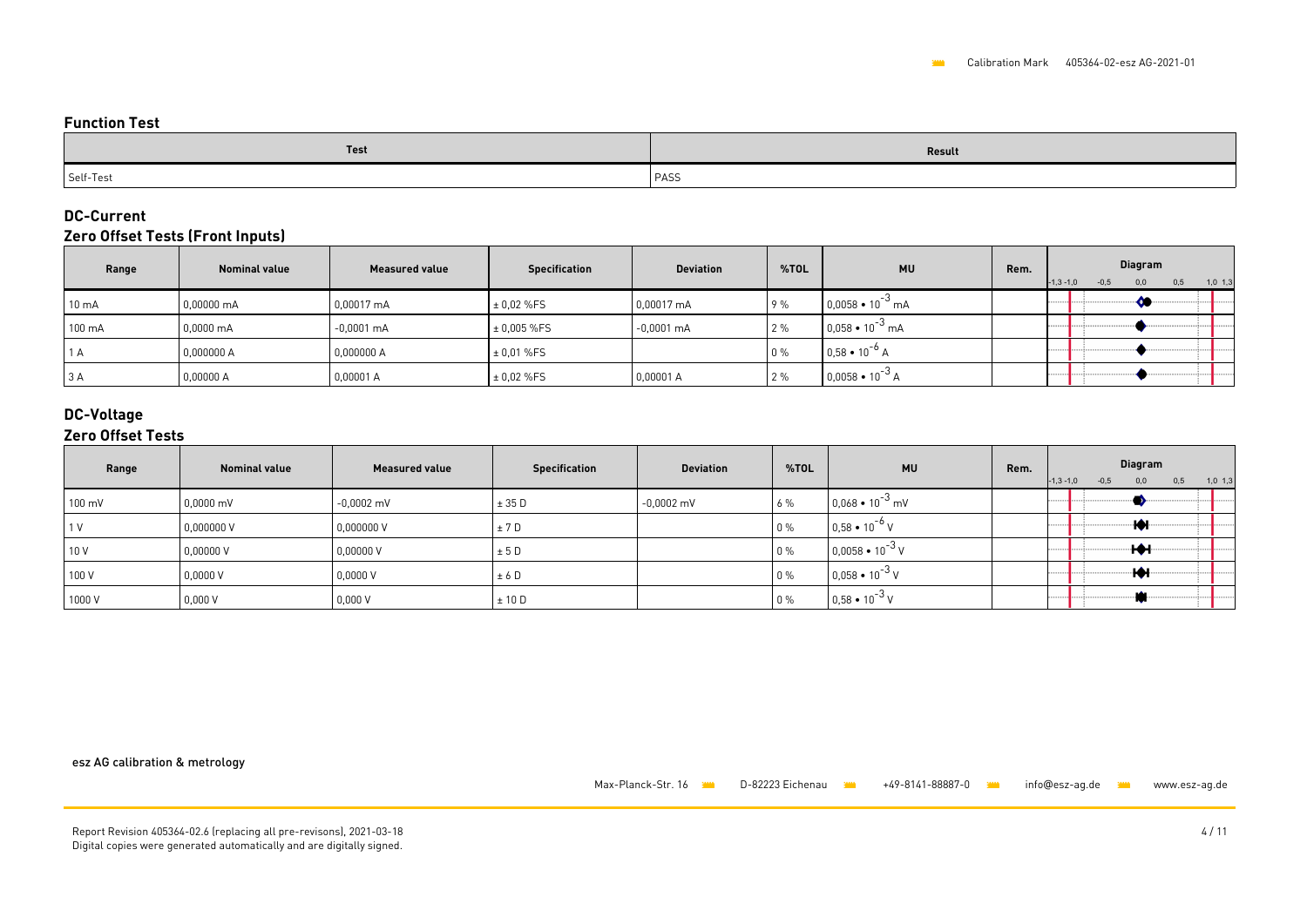### **DC-Resistance Zero Offset Tests, 4-Wire**

| Range                 | <b>Nominal value</b>  | <b>Measured value</b> | <b>Specification</b> | <b>Deviation</b>    | %TOL  | <b>MU</b>                                    | Rem. | Diagram<br>$-1,3 -1,0$<br>$-0,5$<br>0,5<br>0,0<br>$1,0$ 1,3 |
|-----------------------|-----------------------|-----------------------|----------------------|---------------------|-------|----------------------------------------------|------|-------------------------------------------------------------|
| $100\ \Omega$         | $0,0000$ $\Omega$     | $0,0008$ $\Omega$     | ± 40 D               | $0,0008$ $\Omega$   | 20 %  | $0,058 \cdot 10^{-3} \Omega$                 |      | $\bullet$                                                   |
| $1 k\Omega$           | $0,000000$ k $\Omega$ | $0,000001 k\Omega$    | ± 10 D               | $0,000001 k\Omega$  | 10 %  | $\vert$ 0,58 $\bullet$ 10 <sup>-6</sup> kΩ   |      | $\mathcal{L}$                                               |
| $10 k\Omega$          | $0,00000$ k $\Omega$  | $0,00001 k\Omega$     | ± 10 D               | $0,00001 k\Omega$   | 10 %  | $\vert$ 0,0058 $\bullet$ 10 <sup>-3</sup> kΩ |      | $\bullet$                                                   |
| $100$ kΩ              | $0,0000$ k $\Omega$   | $0,0001 k\Omega$      | ± 10 D               | $0,0001$ k $\Omega$ | 10 %  | $0.058 \cdot 10^{-3}$ kΩ                     |      | - 61                                                        |
| 1 M <sub>0</sub>      | $0,000000$ M $\Omega$ | $0,000000$ M $\Omega$ | ± 10 D               |                     | $0\%$ | $\int 0.58 \cdot 10^{-6}$ M $\Omega$         |      |                                                             |
| $10 \text{ M}\Omega$  | $0,00000$ M $\Omega$  | $0,00000$ M $\Omega$  | ± 10 D               |                     | $0\%$ | $0,0058 \cdot 10^{-3}$ MQ                    |      |                                                             |
| $100 \text{ M}\Omega$ | $0,0000$ M $\Omega$   | $0,0000$ M $\Omega$   | $\pm 100$ D          |                     | $0\%$ | $0.058 \cdot 10^{-3}$ M $\Omega$             |      |                                                             |

# **DC-Voltage**

| Range            | <b>Nominal value</b> | <b>Measured value</b> | <b>Specification</b>            | <b>Deviation</b>     | %TOL  | <b>MU</b>           | Rem. | Diagram<br>$-0,5$<br>0,5<br>$1,0$ 1,3<br>$-1,3 -1,0$<br>0,0 |
|------------------|----------------------|-----------------------|---------------------------------|----------------------|-------|---------------------|------|-------------------------------------------------------------|
| $100 \text{ mV}$ | 100,0000 mV          | 100,0000 mV           | $\pm$ 0,005 % $\pm$ 0,0035 %FS  |                      | $0\%$ | $12 \cdot 10^{-6}$  |      | ╈╋                                                          |
| 100 mV           | $-100,0000$ mV       | -99,9990 mV           | $\pm$ 0,005 % $\pm$ 0,0035 %FS  | $10 \cdot 10^{-6}$   | 12 %  | $12 \cdot 10^{-6}$  |      | ♠●⊣                                                         |
| 1 <sup>V</sup>   | 1,000000 V           | 0.999996 V            | $\pm$ 0,004 % $\pm$ 0,0007 %FS  | $-4.0 \cdot 10^{-6}$ | 9%    | $4.0 \cdot 10^{-6}$ |      | ∙ko≬                                                        |
| 1 <sup>V</sup>   | $-1,000000V$         | $-0.9999999V$         | $\pm$ 0,004 % $\pm$ 0,0007 %FS  | $1,0 \cdot 10^{-6}$  | 2%    | $4.0 \cdot 10^{-6}$ |      | -01                                                         |
| 10 V             | 10,00000 V           | 9.99995V              | $\pm$ 0,0035 % $\pm$ 0,0005 %FS | $-5.0 \cdot 10^{-6}$ | 13 %  | $3.7 \cdot 10^{-6}$ |      | ю♦                                                          |
| 10 V             | $-10,00000V$         | $-9,99999$ V          | $\pm$ 0,0035 % $\pm$ 0,0005 %FS | $1,0 \cdot 10^{-6}$  | 3%    | $3.7 \cdot 10^{-6}$ |      | ੶੶੦                                                         |
| 100 V            | 100,0000 V           | 99,9992V              | $\pm$ 0,0045 % $\pm$ 0,0006 %FS | $-8.0 \cdot 10^{-6}$ | 16 %  | $4.2 \cdot 10^{-6}$ |      | <b>HOIO</b>                                                 |
| 100 V            | $-100,0000V$         | -99.9995 V            | $\pm$ 0,0045 % $\pm$ 0,0006 %FS | $5.0 \cdot 10^{-6}$  | 10 %  | $4,2 \cdot 10^{-6}$ |      | -401                                                        |
| 1000 V           | 900,000 V            | 899,992V              | $\pm$ 0,0045 % $\pm$ 0,001 %FS  | $-8.9 \cdot 10^{-6}$ | 16 %  | $6,5 \cdot 10^{-6}$ |      | ю₿                                                          |
| 1000 V           | $-900,000V$          | $-899,997$ V          | $\pm$ 0,0045 % $\pm$ 0,001 %FS  | $3,3 \cdot 10^{-6}$  | $6\%$ | $6,5 \cdot 10^{-6}$ |      | ∙⇔⊦                                                         |

#### esz AG calibration & metrology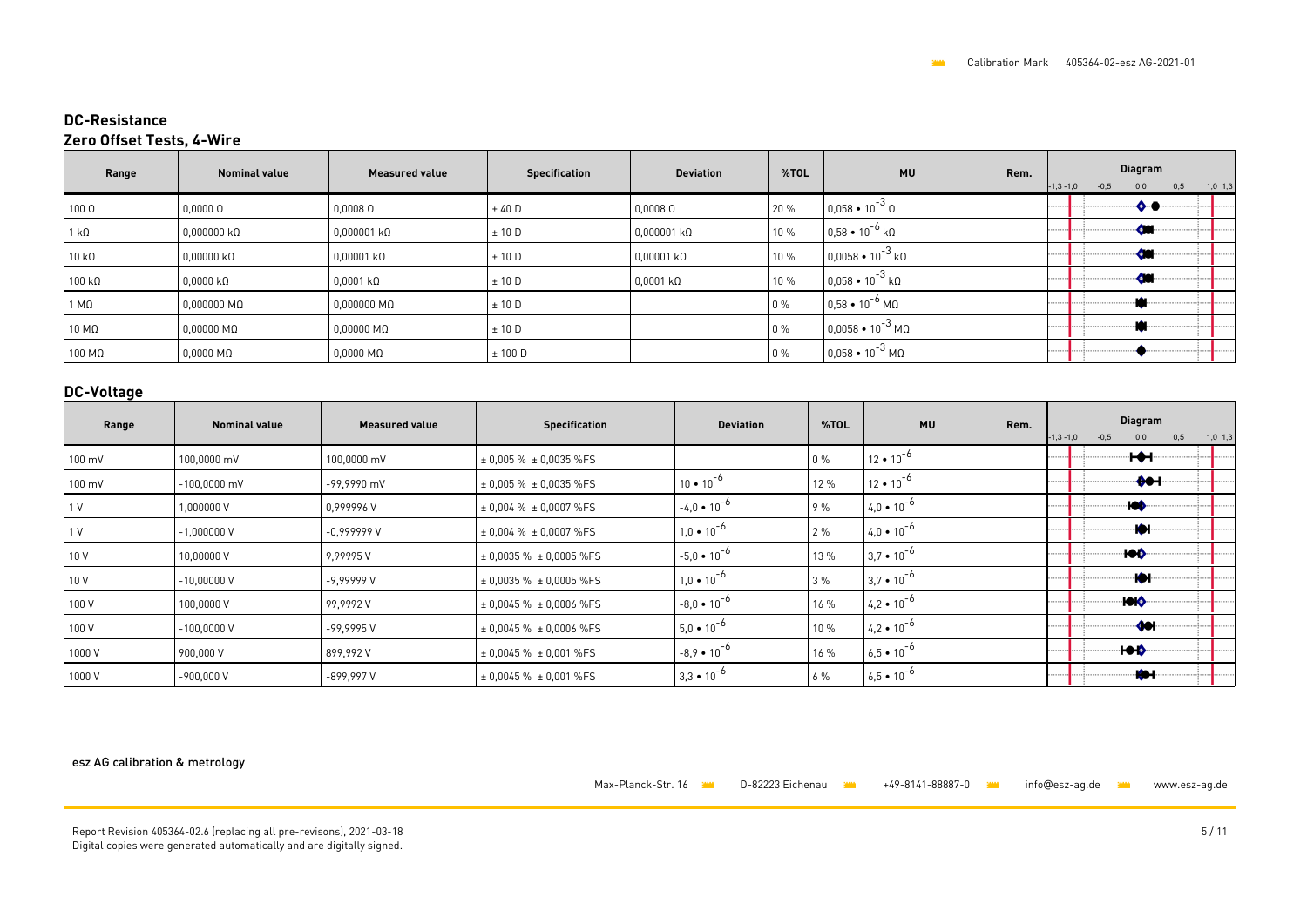# **DC-Voltage**

### **Linearity**

| Range | <b>Nominal value</b> | <b>Measured value</b> | <b>Specification</b>             | <b>Deviation</b>     | %TOL  | <b>MU</b>           | Rem. | Diagram<br>$-1,3 -1,0$<br>$-0,5$<br>0,5<br>0,0<br>$1,0$ 1,3 |
|-------|----------------------|-----------------------|----------------------------------|----------------------|-------|---------------------|------|-------------------------------------------------------------|
| 10 V  | 1,00000V             | 1,00000V              | $\pm 0,0035 \% \pm 0,0005 \%$ FS |                      | $0\%$ | $7.0 \cdot 10^{-6}$ |      | ⊹।♦⊦                                                        |
| 10 V  | 2,00000 V            | 1.99999 V             | $\pm$ 0,0035 % $\pm$ 0,0005 %FS  | $-5,0 \cdot 10^{-6}$ | 8 %   | $5.3 \cdot 10^{-6}$ |      | ·let                                                        |
| 10 V  | 3,00000V             | 3,00000V              | $\pm$ 0,0035 % $\pm$ 0,0005 %FS  |                      | $0\%$ | $3,4 \cdot 10^{-6}$ |      | w                                                           |
| 10 V  | 4,00000V             | 3,99999 V             | $\pm$ 0,0035 % $\pm$ 0,0005 %FS  | $-2,5 \cdot 10^{-6}$ | 5 %   | $3.4 \cdot 10^{-6}$ |      | -14                                                         |
| 10 V  | 5,00000V             | 4.99998 V             | $\pm$ 0,0035 % $\pm$ 0,0005 %FS  | $-4.0 \cdot 10^{-6}$ | 9%    | $3.5 \cdot 10^{-6}$ |      | ·lOÔ                                                        |
| 10 V  | 6,00000V             | 5,99998V              | $\pm$ 0,0035 % $\pm$ 0,0005 %FS  | $-3,3 \cdot 10^{-6}$ | 8 %   | $3.5 \cdot 10^{-6}$ |      | łО                                                          |
| 10 V  | 7,00000 V            | 6.99997 V             | $\pm$ 0,0035 % $\pm$ 0,0005 %FS  | $-4.3 \cdot 10^{-6}$ | 10 %  | $3.6 \cdot 10^{-6}$ |      | ·Ю≬                                                         |
| 10 V  | 8,00000 V            | 7.99997 V             | $\pm$ 0,0035 % $\pm$ 0,0005 %FS  | $-3,8 \cdot 10^{-6}$ | 9%    | $3.6 \cdot 10^{-6}$ |      | <b>HOD</b>                                                  |
| 10 V  | 9,00000V             | 8.99996 V             | $\pm$ 0,0035 % $\pm$ 0,0005 %FS  | $-4,4 \cdot 10^{-6}$ | 11 %  | $3.7 \cdot 10^{-6}$ |      | ⊹ko≬                                                        |

### **AC-Voltage, sine, RMS**

| Range            | Condition | <b>Nominal value</b> | <b>Measured value</b> | <b>Specification</b>         | <b>Deviation</b> | %TOL | <b>MU</b> | Rem. | Diagram<br>$-1,3 -1,0$<br>$-0,5$<br>0,5<br>$1,0$ 1,3<br>0,0 |
|------------------|-----------|----------------------|-----------------------|------------------------------|------------------|------|-----------|------|-------------------------------------------------------------|
| 100 mV           | 55 Hz     | 100,0000 mV          | 99.9409 mV            | $\pm$ 0.06 % $\pm$ 0.04 %FS  | $-0.059%$        | 59 % | 0.018 %   |      | Ή                                                           |
| 100 mV           | 100 Hz    | 100,0000 mV          | 99.9426 mV            | $\pm 0.06 \% \pm 0.04 \%$ FS | $-0.057%$        | 57 % | 0.018 %   |      | ⊷                                                           |
| $100 \text{ mV}$ | 400 Hz    | 100,0000 mV          | 99.9530 mV            | $\pm 0.06 \% \pm 0.04 \%$ FS | $-0.047%$        | 47 % | 0.018 %   |      | <b>⊢●⊣</b> ♦                                                |
| 100 mV           | 1 kHz     | 100,0000 mV          | 99.9543 mV            | $\pm$ 0.06 % $\pm$ 0.04 %FS  | $-0.046%$        | 46 % | 0.018 %   |      | <b>⊢⊷</b> ⊢ ♦                                               |
| 100 mV           | 10 kHz    | 100,0000 mV          | 99,9575 mV            | $\pm$ 0.06 % $\pm$ 0.04 %FS  | $-0.043%$        | 43 % | 0,018 %   |      | ਢ—⊶                                                         |
| 100 mV           | 100 kHz   | 100,0000 mV          | 99.9099 mV            | $\pm$ 0.6 % $\pm$ 0.08 %FS   | $-0.090%$        | 13 % | 0,10 %    |      | ₩∙                                                          |
| 100 mV           | 300 kHz   | 100,0000 mV          | 99.4699 mV            | $±4\%±0.5\%FS$               | $-0.53%$         | 12 % | 0,13%     |      | ∙∙                                                          |

esz AG calibration & metrology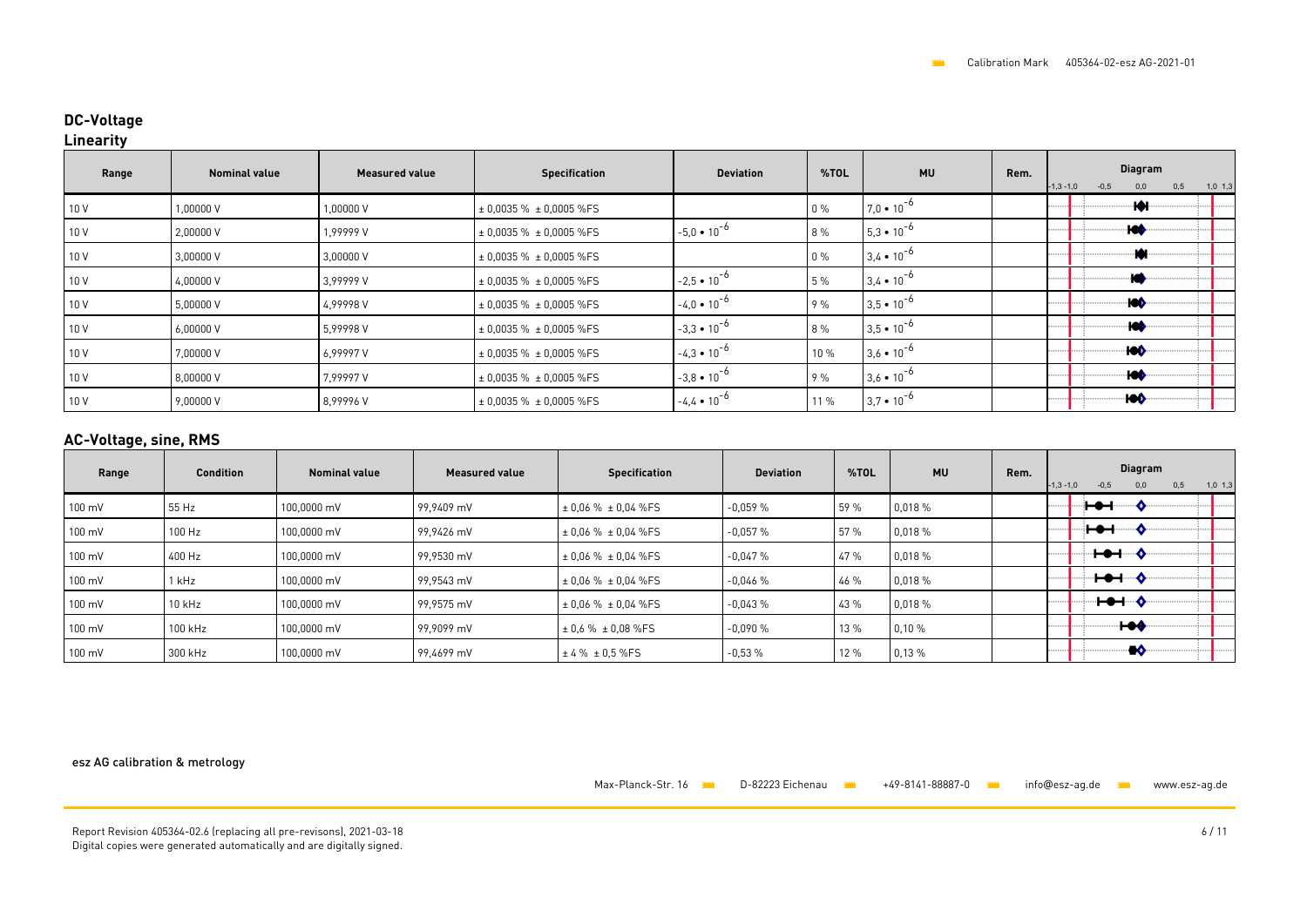# **AC-Voltage, sine, RMS**

| Range | <b>Condition</b> | <b>Nominal value</b> | <b>Measured value</b> | <b>Specification</b>         | <b>Deviation</b>     | %TOL | <b>MU</b>          | Rem. | Diagram<br>0.5<br>$-0,5$<br>0,0<br>$-1,3 -1,0$<br>$1,0$ 1,3 |
|-------|------------------|----------------------|-----------------------|------------------------------|----------------------|------|--------------------|------|-------------------------------------------------------------|
|       | 55 Hz            | 1.000000 V           | 0.999350 V            | $\pm$ 0.06 % $\pm$ 0.03 %FS  | $-650 \cdot 10^{-6}$ | 72 % | $71 \cdot 10^{-6}$ |      | ю.                                                          |
|       | 100 Hz           | 1,000000 V           | 0.999352V             | $\pm$ 0.06 % $\pm$ 0.03 %FS  | $-648 \cdot 10^{-6}$ | 72 % | $71 \cdot 10^{-6}$ |      | ъ                                                           |
|       | 400 Hz           | 1,000000V            | 0.999489 V            | $\pm$ 0.06 % $\pm$ 0.03 %FS  | $-511 \cdot 10^{-6}$ | 57 % | $71 \cdot 10^{-6}$ |      |                                                             |
|       | 1 kHz            | 1.000000 V           | 0.999526 V            | $\pm 0.06 \% \pm 0.03 \%$ FS | $-474 \cdot 10^{-6}$ | 53 % | $71 \cdot 10^{-6}$ |      | łOI.                                                        |
|       | $10$ kHz         | 1.000000 V           | 0.999584 V            | $\pm$ 0.06 % $\pm$ 0.03 %FS  | $-416 \cdot 10^{-6}$ | 46 % | $71 \cdot 10^{-6}$ |      | ∙Юŀ                                                         |
|       | 100 kHz          | 1.000000 V           | 1.000312V             | $\pm$ 0.6 % $\pm$ 0.08 %FS   | 0,031%               | 5 %  | 0.028%             |      |                                                             |
|       | 300 kHz          | 1.000000 V           | 1.003082V             | $±4\%±0.5\%FS$               | 0,308%               | 7 %  | 0.052%             |      | -0                                                          |

### **AC-Voltage, sine, RMS**

| Range | <b>Condition</b> | <b>Nominal value</b> | <b>Measured value</b> | <b>Specification</b>        | <b>Deviation</b>     | %TOL | <b>MU</b>          | Rem. | Diagram<br>0,5<br>$1,0$ 1,3<br>$-1,3 -1,0$<br>$-0,5$<br>0,0 |
|-------|------------------|----------------------|-----------------------|-----------------------------|----------------------|------|--------------------|------|-------------------------------------------------------------|
| 10V   | 55 Hz            | 10,00000 V           | 9.99331 V             | $\pm 0.06$ % $\pm 0.03$ %FS | $-669 \cdot 10^{-6}$ | 74 % | $71 \cdot 10^{-6}$ |      | ıю                                                          |
| 10 V  | 100 Hz           | 10,00000 V           | 9,99333V              | $\pm$ 0.06 % $\pm$ 0.03 %FS | $-667 \cdot 10^{-6}$ | 74 % | $71 \cdot 10^{-6}$ |      |                                                             |
| 10 V  | 400 Hz           | 10,00000 V           | 9.99469 V             | $\pm$ 0.06 % $\pm$ 0.03 %FS | $-531 \cdot 10^{-6}$ | 59 % | $71 \cdot 10^{-6}$ |      | <b>JAL</b><br>. .                                           |
| 10 V  | 1 kHz            | 10,00000 V           | 9,99506 V             | $\pm$ 0.06 % $\pm$ 0.03 %FS | $-494 \cdot 10^{-6}$ | 55 % | $71 \cdot 10^{-6}$ |      | ioi                                                         |
| 10 V  | 10 kHz           | 10,00000 V           | 9.99570 V             | $\pm$ 0.06 % $\pm$ 0.03 %FS | $-430 \cdot 10^{-6}$ | 48 % | $71 \cdot 10^{-6}$ |      | ₩                                                           |
| 10 V  | 100 kHz          | 10,00000 V           | 10,00886V             | $\pm$ 0.6 % $\pm$ 0.08 %FS  | 0,089 %              | 13 % | 0.025%             |      | -60                                                         |

esz AG calibration & metrology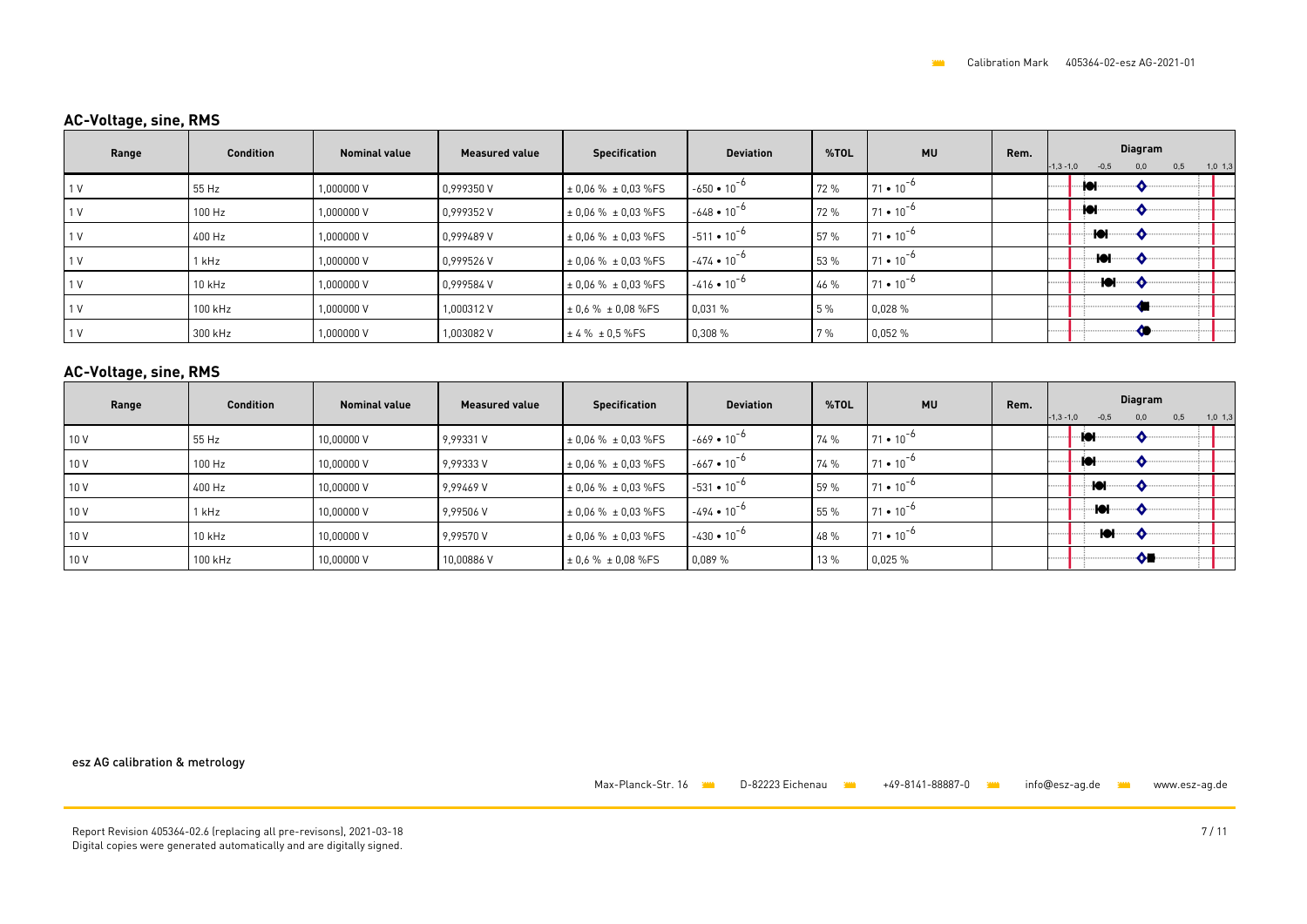# **AC-Voltage, sine, RMS**

| Range | <b>Condition</b> | <b>Nominal value</b> | <b>Measured value</b> | <b>Specification</b>        | <b>Deviation</b>     | %TOL | <b>MU</b>          | Rem. | Diagram<br>$-0,5$<br>$1,0$ $1,3$<br>$-1,3 -1,0$<br>0,0<br>0,5 |
|-------|------------------|----------------------|-----------------------|-----------------------------|----------------------|------|--------------------|------|---------------------------------------------------------------|
| 100 V | 55 Hz            | 100,0000 V           | 99.9350 V             | $\pm$ 0.06 % $\pm$ 0.03 %FS | $-650 \cdot 10^{-6}$ | 72 % | $78 \cdot 10^{-7}$ |      |                                                               |
| 100 V | 100 Hz           | 100,0000 V           | 99.9369 V             | $\pm$ 0.06 % $\pm$ 0.03 %FS | $-631 \cdot 10^{-6}$ | 70 % | $78 \cdot 10^{-6}$ |      | ·lOl                                                          |
| 100 V | 400 Hz           | 100,0000 V           | 99.9447 V             | $\pm$ 0.06 % $\pm$ 0.03 %FS | $-553 \cdot 10^{-6}$ | 61 % | $78 \cdot 10^{-6}$ |      | -101                                                          |
| 100 V | 1 kHz            | 100,0000 V           | 99.9469 V             | $\pm$ 0.06 % $\pm$ 0.03 %FS | $-531 \cdot 10^{-6}$ | 59 % | $78 \cdot 10^{-6}$ |      | الهال<br>т от                                                 |
| 100 V | 50 kHz           | 100,0000 V           | 99,9560 V             | $\pm$ 0.12 % $\pm$ 0.04 %FS | $-0.044%$            | 28 % | 0,023%             |      | <b>HO⊣♦</b>                                                   |

### **AC-Voltage, sine, RMS**

| Range | <b>Condition</b> | <b>Nominal value</b> | <b>Measured value</b> | <b>Specification</b>         | <b>Deviation</b>     | %TOL  | <b>MU</b>          | Rem. | Diagram<br>$-0,5$<br>0,5<br>$-1,3 -1,0$<br>0,0<br>$1,0$ 1,3 |
|-------|------------------|----------------------|-----------------------|------------------------------|----------------------|-------|--------------------|------|-------------------------------------------------------------|
| 750 V | 55 Hz            | 600.000 V            | 599.539 V             | $\pm$ 0.06 % $\pm$ 0.03 %FS  | $-768 \cdot 10^{-6}$ | 79 %  | $76 \cdot 10^{-6}$ |      | ъ.                                                          |
| 750 V | 100 Hz           | 600,000 V            | 599,602 V             | $\pm 0.06$ % $\pm 0.03$ %FS  | $-663 \cdot 10^{-6}$ | 68 %  | $76 \cdot 10^{-6}$ |      |                                                             |
| 750 V | 400 Hz           | 600,000 V            | 599,685 V             | $\pm$ 0.06 % $\pm$ 0.03 %FS  | $-525 \cdot 10^{-6}$ | 54 %  | $76 \cdot 10^{-6}$ |      | ₩.                                                          |
| 750 V | 1 kHz            | 600,000 V            | 599,708 V             | $\pm$ 0.06 % $\pm$ 0.03 %FS  | $-487 \cdot 10^{-6}$ | 50 %  | $76 \cdot 10^{-6}$ |      | łОł                                                         |
| 750 V | 55 Hz            | 220,000 V            | 219.873 V             | $\pm$ 0.06 % $\pm$ 0.03 %FS  | $-577 \cdot 10^{-6}$ | 36 %  | $74 \cdot 10^{-6}$ |      | ∙∎…⊸∧                                                       |
| 750 V | 55 Hz            | 240,000 V            | 239,844 V             | $\pm$ 0.06 % $\pm$ 0.03 %FS  | $-650 \cdot 10^{-6}$ | 42 %  | $85 \cdot 10^{-6}$ |      |                                                             |
| 750 V | 60 Hz            | 110,000 V            | 109,964 V             | $\pm$ 0.06 % $\pm$ 0.03 %FS  | $-327 \cdot 10^{-6}$ | 12 %  | $77 \cdot 10^{-6}$ |      | ∙∎♦                                                         |
| 750 V | 60 Hz            | 120,000 V            | 119,981 V             | $\pm 0.06 \% \pm 0.03 \%$ FS | $-158 \cdot 10^{-6}$ | $6\%$ | $77 \cdot 10^{-6}$ |      |                                                             |

esz AG calibration & metrology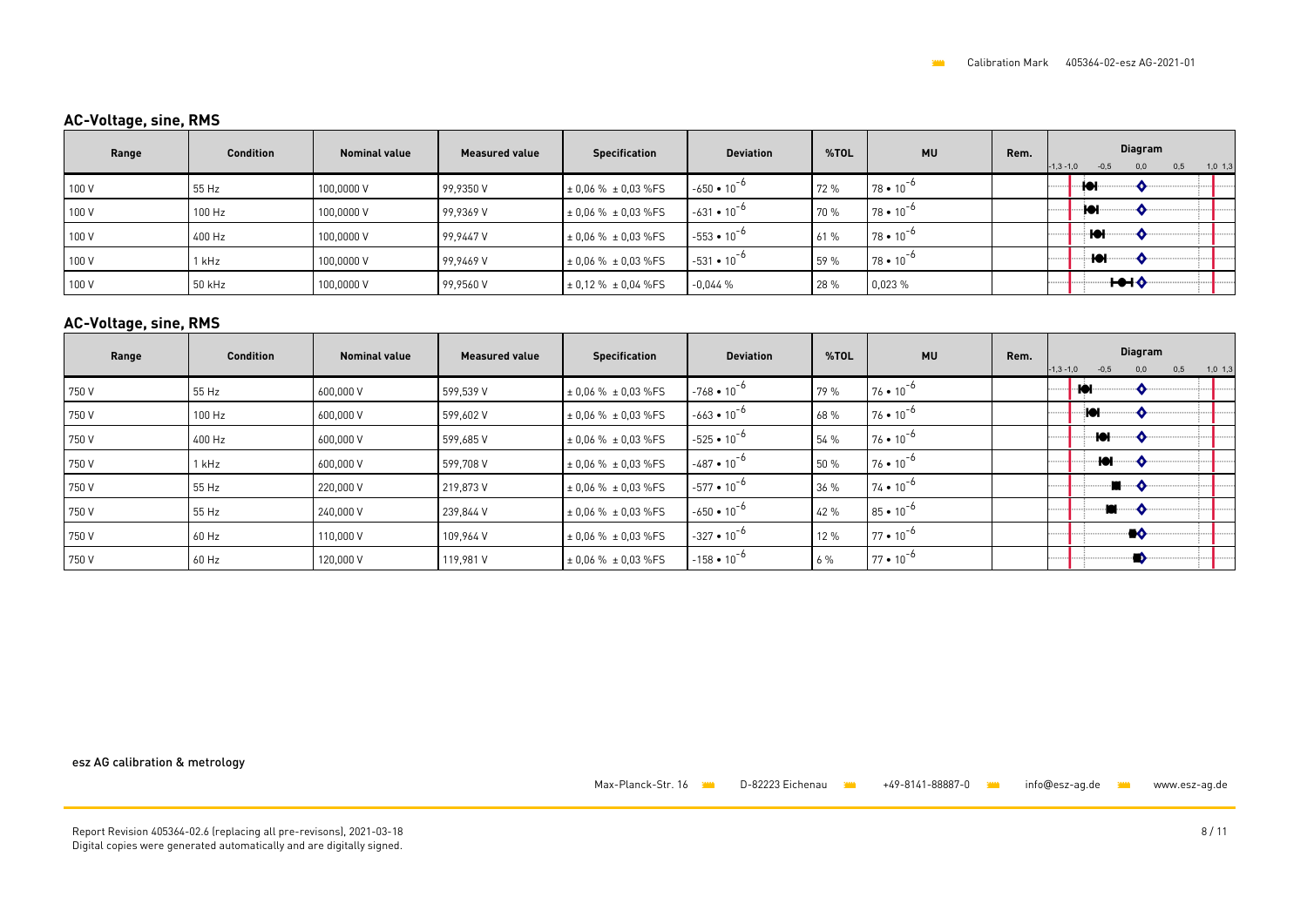# **AC-Voltage, sine, RMS**

### **Linearity**

| Range | <b>Condition</b> | <b>Nominal value</b> | <b>Measured value</b> | <b>Specification</b>        | <b>Deviation</b>     | %TOL | <b>MU</b>          | Rem. | Diagram<br>$-1,3 -1,0$<br>$-0,5$<br>0,0<br>0,5<br>$1,0$ 1,3 |
|-------|------------------|----------------------|-----------------------|-----------------------------|----------------------|------|--------------------|------|-------------------------------------------------------------|
| 10 V  | 1 kHz            | 1,00000V             | 0,99961V              | $\pm$ 0.06 % $\pm$ 0.03 %FS | $-390 \cdot 10^{-6}$ | 11 % | $71 \cdot 10^{-6}$ |      | ∙∙o                                                         |
| 10 V  | 1 kHz            | 2,00000V             | 1,99878 V             | $\pm$ 0.06 % $\pm$ 0.03 %FS | $-610 \cdot 10^{-6}$ | 29 % | $68 \cdot 10^{-6}$ |      | ∙ — 0                                                       |
| 10 V  | 1 kHz            | 3,00000V             | 2,99822V              | $\pm$ 0.06 % $\pm$ 0.03 %FS | $-593 \cdot 10^{-6}$ | 37 % | $85 \cdot 10^{-6}$ |      | ੶੶■⋯੶੶੦                                                     |
| 10 V  | 1 kHz            | 4,00000V             | 3,99760V              | $\pm$ 0.06 % $\pm$ 0.03 %FS | $-600 \cdot 10^{-6}$ | 44 % | $80 \cdot 10^{-6}$ |      | ▅▏                                                          |
| 10 V  | 1 kHz            | 5,00000V             | 4.99710V              | $\pm$ 0.06 % $\pm$ 0.03 %FS | $-580 \cdot 10^{-6}$ | 48 % | $77 \cdot 10^{-6}$ |      | -9-                                                         |
| 10 V  | 1 kHz            | 6,00000V             | 5,99657 V             | $\pm$ 0.06 % $\pm$ 0.03 %FS | $-572 \cdot 10^{-6}$ | 52 % | $75 \cdot 10^{-6}$ |      | ₩……                                                         |
| 10 V  | 1 kHz            | 7,00000V             | 6,99584 V             | $\pm$ 0.06 % $\pm$ 0.03 %FS | $-594 \cdot 10^{-6}$ | 58 % | $74 \cdot 10^{-6}$ |      |                                                             |
| 10 V  | 1 kHz            | 8,00000V             | 7,99523V              | $\pm$ 0.06 % $\pm$ 0.03 %FS | $-596 \cdot 10^{-6}$ | 61 % | $73 \cdot 10^{-6}$ |      | ۰lei                                                        |
| 10 V  | 1 kHz            | 9,00000V             | 8.99510 V             | $\pm$ 0.06 % $\pm$ 0.03 %FS | $-544 \cdot 10^{-6}$ | 58 % | $72 \cdot 10^{-6}$ |      | ∙l●l……                                                      |

### **DC-Current**

| Range           | <b>Nominal value</b> | <b>Measured value</b> | Specification                 | <b>Deviation</b>     | %TOL | <b>MU</b>          | Rem. | Diagram<br>0.5<br>$-1,3 -1,0$<br>$-0,5$<br>$1,0$ $1,3$<br>0,0 |
|-----------------|----------------------|-----------------------|-------------------------------|----------------------|------|--------------------|------|---------------------------------------------------------------|
| $10 \text{ mA}$ | 10.00000 mA          | 10.00095 mA           | $\pm 0.05 \% \pm 0.02 \%$ FS  | $95 \cdot 10^{-6}$   | 14 % | $12 \cdot 10^{-9}$ |      | ∾                                                             |
| 100 mA          | 100,0000 mA          | 100,0118 mA           | $\pm 0.05 \% \pm 0.005 \%$ FS | $118 \cdot 10^{-6}$  | 21 % | $25 \cdot 10^{-7}$ |      |                                                               |
| 1 A             | 1,000000 A           | 1,000453 A            | $\pm 0.1 \% \pm 0.01 \%$ FS   | $453 \cdot 10^{-6}$  | 41 % | $36 \cdot 10^{-6}$ |      |                                                               |
| 3A              | 2,00000 A            | 2,00092 A             | $\pm 0.12 \% \pm 0.02 \%$ FS  | $1460 \cdot 10^{-6}$ | 31 % | $36 \cdot 10^{-7}$ |      |                                                               |

esz AG calibration & metrology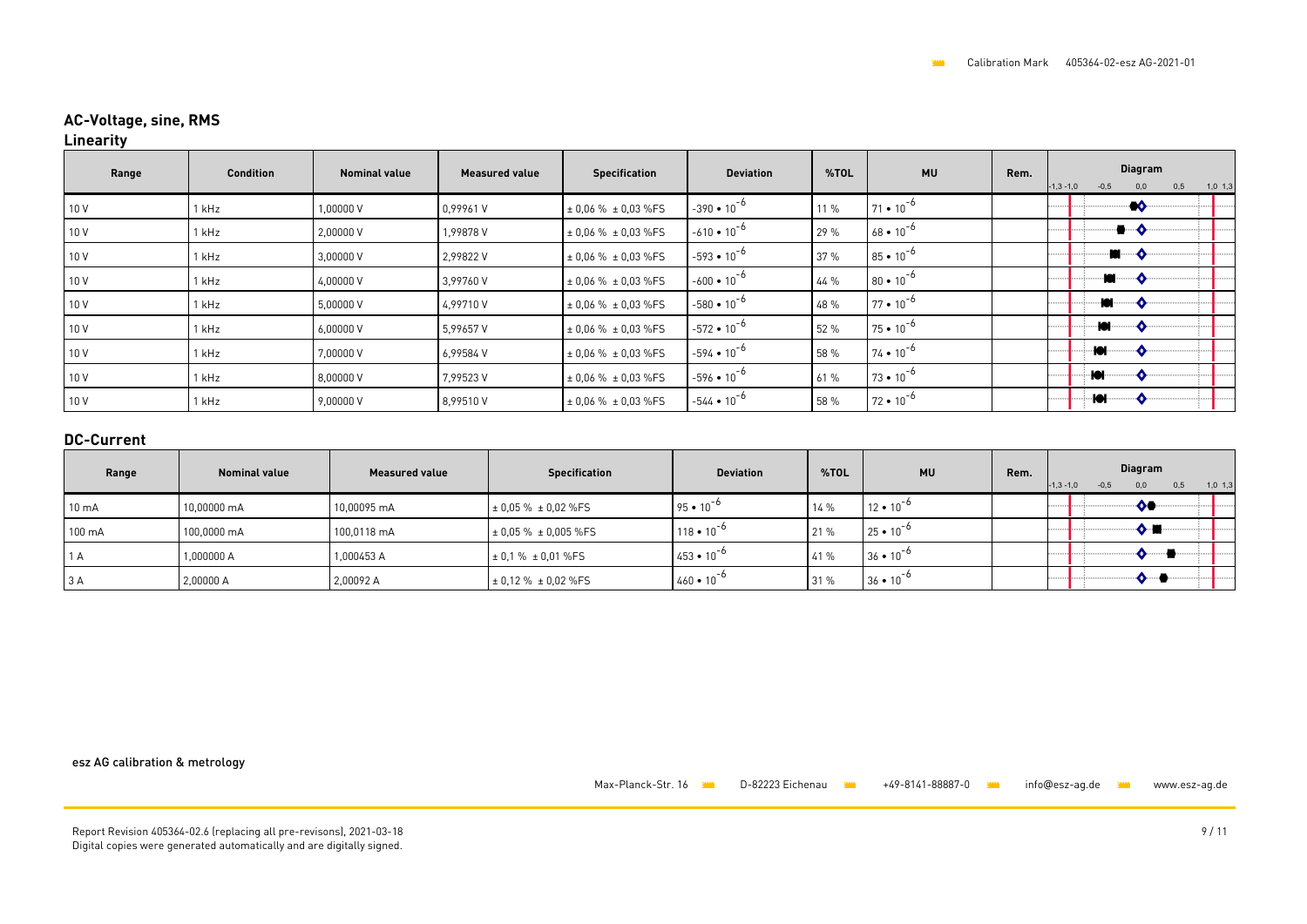### **AC-Current, sine**

| Range | <b>Condition</b> | <b>Nominal value</b> | <b>Measured value</b> | <b>Specification</b>        | <b>Deviation</b>   | %TOL | <b>MU</b> | Rem. | Diagram<br>$-0.5$<br>$-1,3 -1,0$<br>0,0<br>0,5<br>$1,0$ 1,3 |
|-------|------------------|----------------------|-----------------------|-----------------------------|--------------------|------|-----------|------|-------------------------------------------------------------|
| AA    | 55 Hz            | 0,600000 A           | 0.599819 A            | $\pm$ 0.1 % $\pm$ 0.04 % FS | $-0.030%$          | 18 % | 0,061 %   |      | بمم                                                         |
| ΙA    | 1 kHz            | 0,600000 A           | 0,600046 A            | $\pm$ 0.1 % $\pm$ 0.04 %FS  | $77 \cdot 10^{-6}$ | 5 %  | 0,061 %   |      |                                                             |
| 3A    | 55 Hz            | 2,00000 A            | 1,99894 A             | $\pm$ 0.15 % $\pm$ 0.06 %FS | $-0.053%$          | 22 % | 0,057 %   |      |                                                             |
| 3A    | 1 kHz            | 2,00000 A            | 1.99975 A             | $\pm$ 0.15 % $\pm$ 0.06 %FS | $-0.013%$          | 5 %  | 0,057 %   |      | ⊷                                                           |

# **DC-Resistance**

#### **4-Wire**

| Range                 | <b>Nominal value</b>  | <b>Measured value</b> | <b>Specification</b>          | <b>Deviation</b>     | %TOL  | <b>MU</b>           | Rem. | <b>Diagram</b><br>$-1,3 -1,0$<br>0,5<br>$-0,5$<br>$1,0$ 1,3<br>0,0 |
|-----------------------|-----------------------|-----------------------|-------------------------------|----------------------|-------|---------------------|------|--------------------------------------------------------------------|
| $100 \Omega$          | $99,9978$ Q           | $99.9994$ $\Omega$    | $\pm 0.01 \% \pm 0.004 \%$ FS | $16 \cdot 10^{-6}$   | 11 %  | $14 \cdot 10^{-6}$  |      | -401-                                                              |
| 1 kΩ                  | 0,999940 kΩ           | $0.999960$ k $\Omega$ | $\pm 0.01 \% \pm 0.001 \%$ FS | $20 \cdot 10^{-6}$   | 18 %  | $11 \cdot 10^{-6}$  |      | <b>DIOH</b>                                                        |
| $10 k\Omega$          | 9,99947 k             | 9,99963 kΩ            | $\pm 0.01 \% \pm 0.001 \%$ FS | $16.0 \cdot 10^{-6}$ | 15 %  | $9,5 \cdot 10^{-6}$ |      | -401                                                               |
| $100 \text{ k}\Omega$ | 99,9921 kΩ            | 99,9940 kΩ            | $\pm 0.01 \% \pm 0.001 \%$ FS | $19 \cdot 10^{-6}$   | 17 %  | $11 \cdot 10^{-6}$  |      | <b>OHOH</b>                                                        |
| Ι ΜΩ                  | $0,999870$ M $\Omega$ | 0,999891 MΩ           | $\pm 0.01 \% \pm 0.001 \%$ FS | $21 \cdot 10^{-6}$   | 19 %  | $16 \cdot 10^{-6}$  |      | ᡧᡨ                                                                 |
| $10 \text{ M}\Omega$  | $9,99853$ M $\Omega$  | 9,99847 MΩ            | $\pm$ 0.04 % $\pm$ 0.001 %FS  | $-6.0 \cdot 10^{-6}$ | $1\%$ | $39 \cdot 10^{-6}$  |      | ⊣♦                                                                 |

esz AG calibration & metrology